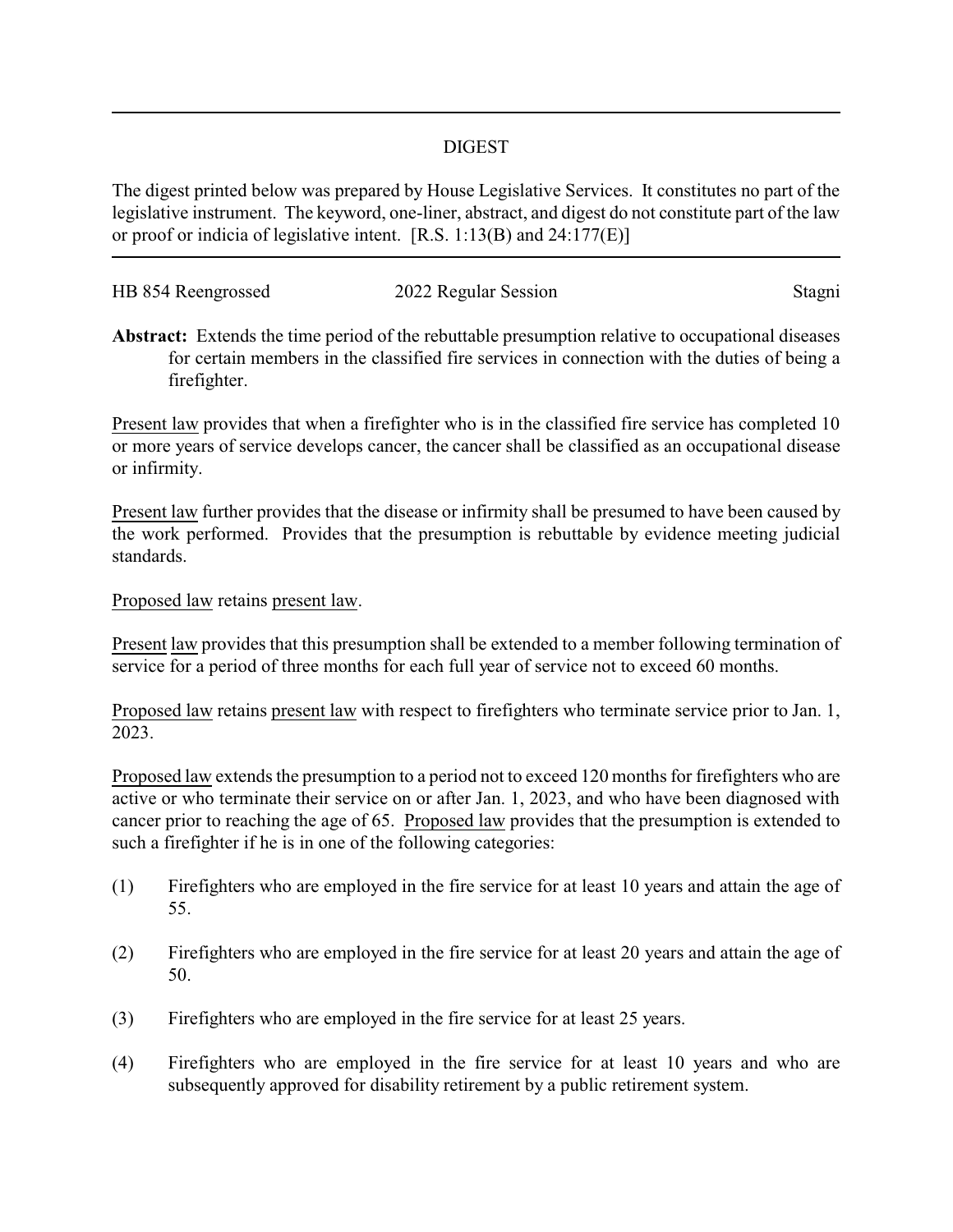Proposed law limits the obligation of employers regarding claims filed pursuant to present or proposed law on or after Jan. 1, 2023, to the Medicare fee schedule times 1.5 or the actual charge, whichever is less. Proposed law provides that if Medicare reimbursement is not available, the employer's obligation is limited to the worker's compensation reimbursement schedule.

(Amends R.S. 33:2011(A); Adds R.S. 33:2011(E))